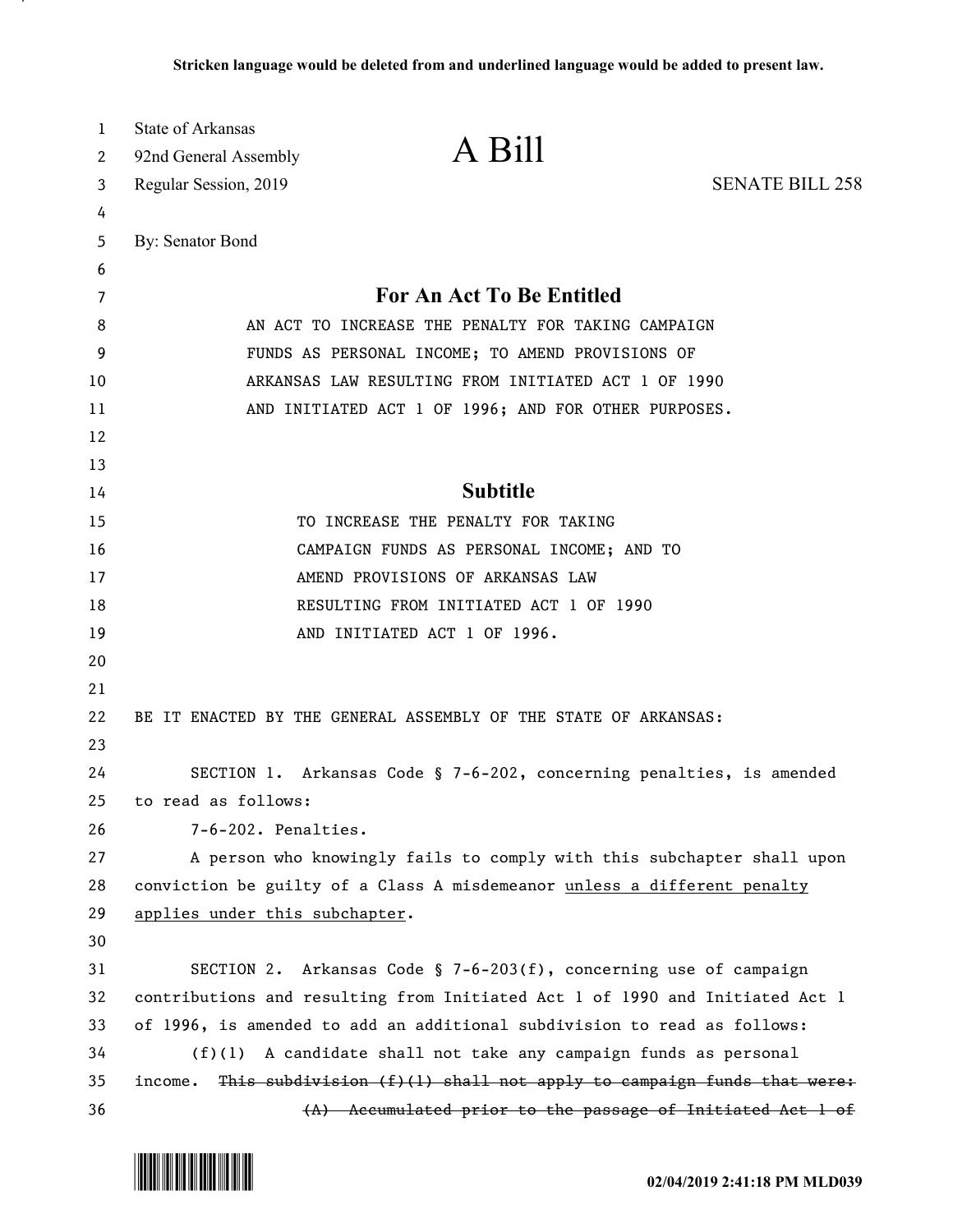SB258

 1990; or 2 (B) Disposed of prior to July 28, 1995. (2) A candidate shall not take any campaign funds as income for his or her spouse or dependent children, except that: (A) This subsection shall not prohibit a candidate who has an opponent from employing his or her spouse or dependent children as campaign workers; and (B) Any candidate who has an opponent and who, during the campaign and before the election, takes a leave of absence without pay from his or her primary place of employment shall be authorized to take campaign funds during the campaign and before the election as personal income up to the amount of employment income lost as a result of such leave of absence. (3) A candidate who takes campaign funds during the campaign and before the election under a leave of absence pursuant to the provisions of subdivision (f)(2) of this section may elect to treat the campaign funds as a loan from the campaign fund to the candidate to be paid back to the campaign fund by the candidate. (4)(A) For purposes of this subsection, a candidate who uses campaign funds to fulfill any commitment, obligation, or expense that would exist regardless of the candidate's campaign shall be deemed to have taken campaign funds as personal income. 22 (B) The use of campaign funds to purchase a cake or other 23 perishable item of food at a fund-raising event held by a volunteer agency, as defined in § 16-6-103, shall not be considered a taking of campaign funds as personal income. **Example 26** Constant Construction Construction Construction Construction Constant Construction Construction Constant Construction Constant Construction Construction Construction Constant Construction Construction Const prior to the date the final report is due to be filed thanking voters for their support shall not be considered a taking of campaign funds as personal income. (D) The use of campaign funds to pay a candidate's own personal expenses for food, lodging, or travel to attend a national presidential nominating convention shall not be considered a taking of campaign funds as personal income. (4) A candidate or officeholder is deemed to have taken campaign or carryover funds as personal income under this section if the candidate or officeholder uses the campaign or carryover funds for a reason unrelated to a

02/04/2019 2:41:18 PM MLD039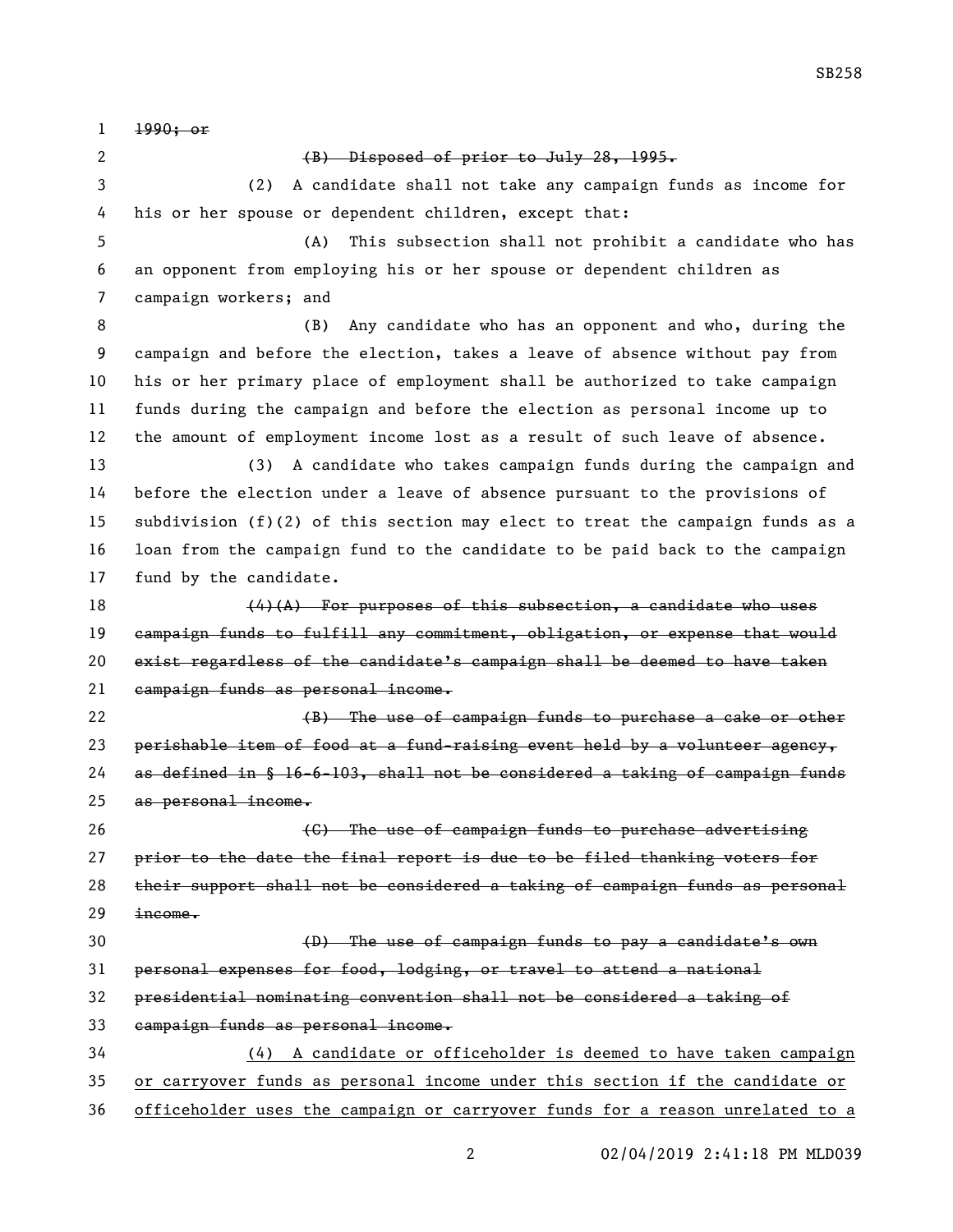SB258

| 1              | legitimate campaign or officeholder activity, including without limitation:     |
|----------------|---------------------------------------------------------------------------------|
| $\overline{2}$ | (A) To fulfill any commitment, obligation, or expense that                      |
| 3              | would exist regardless of the campaign of the candidate or duties of the        |
| 4              | officeholder while in office;                                                   |
| 5              | (B)(i) For household food items and supplies.                                   |
| 6              | (ii) This prohibition under subdivision $(f)(4)(B)(i)$                          |
| 7              | of this section applies to food purchased for day-to-day consumption in the     |
| 8              | personal residence and supplies purchased to maintain the personal residence.   |
| 9              | (iii) This prohibition under subdivision                                        |
| 10             | $(f)(4)(B)(i)$ of this section does not apply to food and supplies for          |
| 11             | fundraising activities, including a fundraising activity that takes place in    |
| 12             | the home of the candidate, or to food or refreshments for activities related    |
| 13             | to the campaign of the candidate or duties of the officeholder while in         |
| 14             | office;                                                                         |
| 15             | $(C)(i)$ For clothing.                                                          |
| 16             | (ii) This prohibition under subdivision $(f)(4)(C)(i)$                          |
| 17             | of this section applies to all attire for political or personal functions.      |
| 18             | (iii) This prohibition under subdivision                                        |
| 19             | $(f)(4)(C)(i)$ of this section does not apply to clothing of minimal value such |
| 20             | as shirts or caps imprinted with a campaign logo, slogan, or the name of a      |
| 21             | candidate prominently displayed as such items may be purchased with campaign    |
| 22             | funds and are a legitimate campaign expense; and                                |
| 23             | $(D)(i)$ To make mortgage, rent, or utility payments at the                     |
| 24             | personal residence of the candidate or officeholder or his or her family,       |
| 25             | even if a portion of the residence is used by the campaign.                     |
| 26             | (ii) This prohibition under subdivision $(f)(4)(D)(i)$                          |
| 27             | of this section does not apply to payments made by a:                           |
| 28             | (a) Candidate concerning other buildings or                                     |
| 29             | offices or office space used solely for campaign purposes, such as the          |
| 30             | headquarters of the campaign, even if the candidate owns the space used, so     |
| 31             | long as the space is not the personal residence of the candidate or his or      |
| 32             | her family and the campaign pays a fair market value for use of the space; or   |
| 33             | Member of the General Assembly concerning<br>(b)                                |
| 34             | an apartment leased solely for use while in the capital so long as the          |
| 35             | apartment is not maintained as the primary personal residence of the            |
| 36             | officeholder.                                                                   |

3 02/04/2019 2:41:18 PM MLD039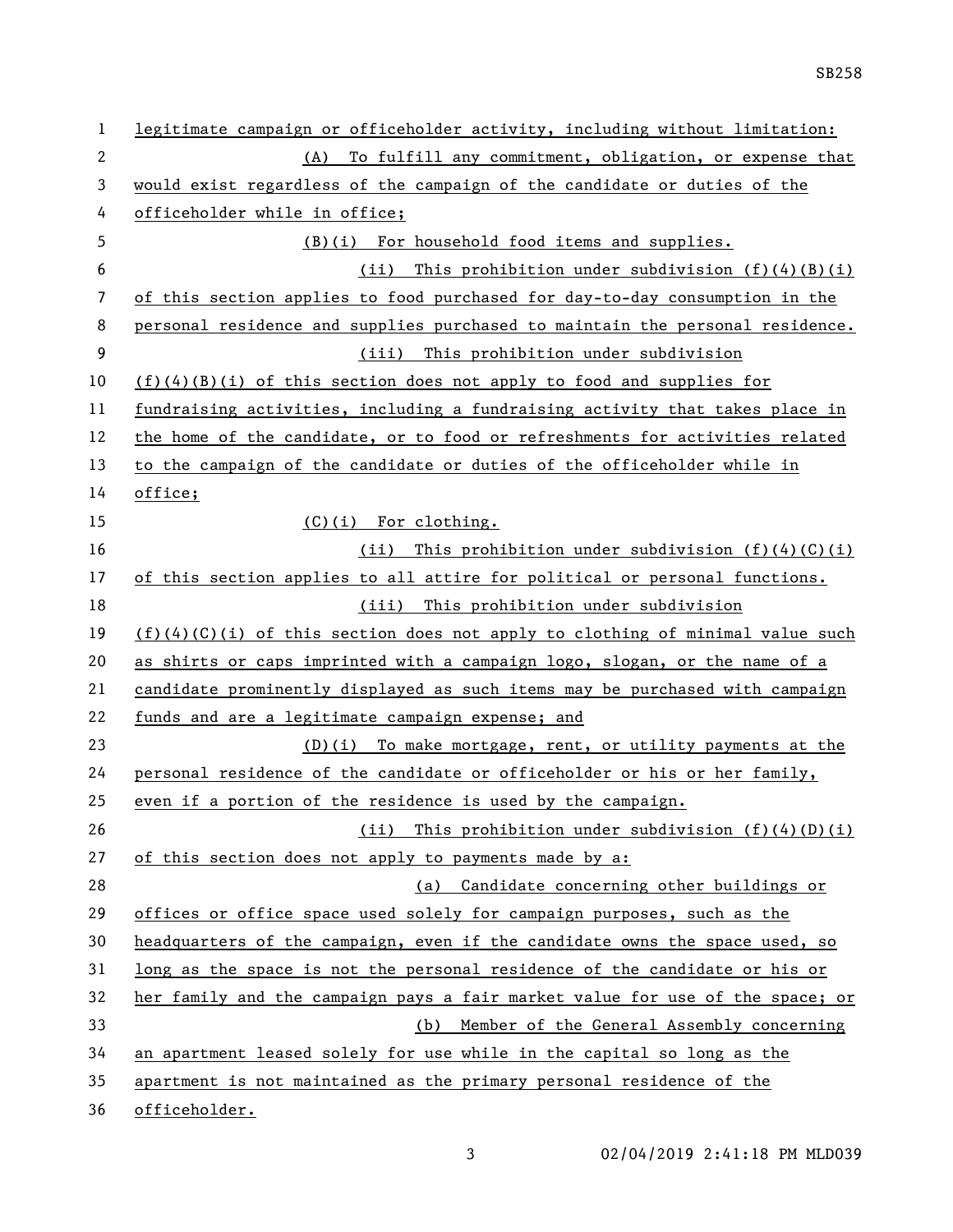| 1            | (5) A candidate or officeholder shall not be deemed to have                      |  |  |
|--------------|----------------------------------------------------------------------------------|--|--|
| $\mathbf{2}$ | taken campaign or carryover funds as personal income under this section if       |  |  |
| 3            | the candidate or officeholder uses the campaign or carryover funds:              |  |  |
| 4            | To purchase a cake or other perishable item of food at<br>(A)                    |  |  |
| 5            | a fund-raising event held by a volunteer agency, as defined under $\S$ 16-6-103; |  |  |
| 6            | To purchase advertising prior to the date the final<br>(B)                       |  |  |
| 7            | report is due to be filed thanking voters for their support;                     |  |  |
| 8            | To pay a candidate's own personal expenses for food,<br>(C)                      |  |  |
| 9            | lodging, or travel to attend a national presidential nominating convention;      |  |  |
| 10           | (D)(i) To reimburse himself or herself or otherwise pay                          |  |  |
| 11           | for attendance to in-state or out-of-state conferences or seminars on general    |  |  |
| 12           | political issues.                                                                |  |  |
| 13           | (ii) During the campaign, funds may be used to                                   |  |  |
| 14           | reimburse campaign staff and spouses provided their attendance at these          |  |  |
| 15           | conferences relates to the campaign;                                             |  |  |
| 16           | (E) In any manner permitted at the time by any rule of the                       |  |  |
| 17           | Arkansas Ethics Commission; and                                                  |  |  |
| 18           | (F) In any way reasonably and legitimately related to                            |  |  |
| 19           | campaign or officeholder activity.                                               |  |  |
| 20           | (6) If a candidate loses an election or if an officeholder is no                 |  |  |
| 21           | longer in office, and after disposing of surplus funds, has carryover funds      |  |  |
| 22           | remaining, personal use of funds remains prohibited by this section for          |  |  |
| 23           | expenses unless the expenses relate to a future candidacy and comply with        |  |  |
| 24           | subdivision $(f)(5)$ of this section.                                            |  |  |
| 25           | (7) Knowingly taking campaign funds as personal income is a:                     |  |  |
| 26           |                                                                                  |  |  |
|              | Class B felony if the value of the benefit is twenty-<br>(A)                     |  |  |
| 27           | five thousand dollars (\$25,000) or more;                                        |  |  |
| 28           | Class C felony if the value of the benefit is five<br>(B)                        |  |  |
| 29           | thousand dollars $(\$5,000)$ or more but less than twenty-five thousand dollars  |  |  |
| 30           | $($ \$25,000);                                                                   |  |  |
| 31           | Class D felony if the value of the benefit is two<br>(C)                         |  |  |
| 32           | thousand five hundred dollars $(2,500)$ or more but less than five thousand      |  |  |
| 33           | dollars (§5,000); or                                                             |  |  |
| 34           | Class A misdemeanor if the value of the benefit is<br>(D)                        |  |  |
| 35           | less than two thousand five hundred dollars (\$2,500).                           |  |  |

02/04/2019 2:41:18 PM MLD039